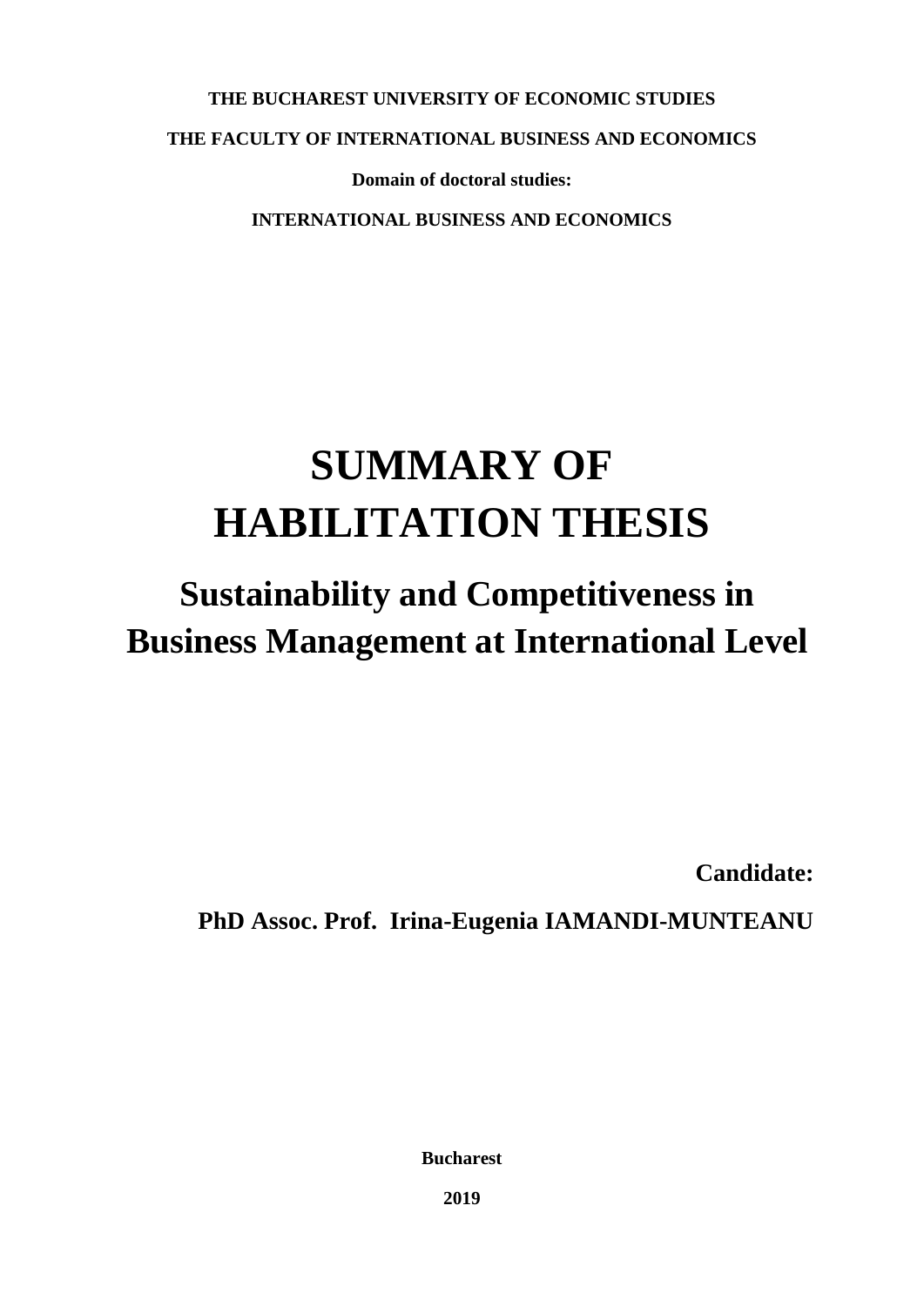## **SUMMARY OF HABILITATION THESIS**

The recent economic-social theory and practice have shown that the implementation of a sustainable organizational behaviour contributes to the overall wellbeing of the community that aims to the achievement of the sustainable development objectives, but also to the consolidation of the competitive advantages of the responsible company. In this context, after defending the PhD thesis in 2009, my research objectives were included into the broad field of international business management, with a focus on corporate social responsibility and strategic analysis of the organizational factors that contribute to the success of businesses developing across national borders, by taking into account the need of ensuring the overall sustainability and the competitive advantages for companies.

The habilitation thesis entitled "Sustainability and Competitiveness in Business Management at International Level" presents a well-documented synthesis – from a structural-thematic and chronological perspectives – of the main scientific, professional and academic endeavours that I have undertaken after achieving the PhD degree in 2009 and up to present, as well as the personal plan for further developing my academic career in teaching and scientific terms.

Thus, the habilitation thesis is structured into two main parts – *I. Specific contribution to the development of scientific research in the field of sustainable business management at international level in the current context: Scientific, professional and academic achievements* and *II. Plans for developing my scientific, professional and academic career* – preceded by a summary (in Romanian and English) and an introduction, while the thesis ends with a separate section (*III. Bibliographic references*) dedicated to the scientific papers used for its documentation. In the first part of the thesis, I presented my main achievements in the PhD specialization field "International Business and Economics" after 2009, from a double perspective: on the one hand, I outlined the main scientific research directions carried out and the original results obtained in the global context of specialized research in the field of international business management; on the other hand, I emphasized the evolution of my teaching and scientific career so far. The synthesis of the results obtained on the three levels of the academic activity – teaching, scientific and professional prestige dimensions – in the end of the first part of the habilitation thesis founded and supported the argument from the second part of the paper, which highlighted my future teaching and scientific plans for sustainable career development.

Regarding the contribution made to the development of specialized research in the field of sustainable business management at international level, I divided the scientific endeavour into four main exhibiting directions, of which the first two are particularly significant for the relevance and impact of my contributions (including the dissemination of the achieved results in ISI-rated journals with positive AIS): *I.1. Social responsibility and corporate sustainability – premises of organizational competitiveness and sustainable development*; *I.2. Sustainable and resilient entrepreneurship*; *I.3. Strategic organizational restructuring and sustainable performance*; and *I.4. Additional themes of multidisciplinary research*. Each section ends with an argument regarding the research methodology applied in the papers, the summary of the personal contribution to the development of specialized literature, and also the correlation with the taught subjects and the students' scientific coordination.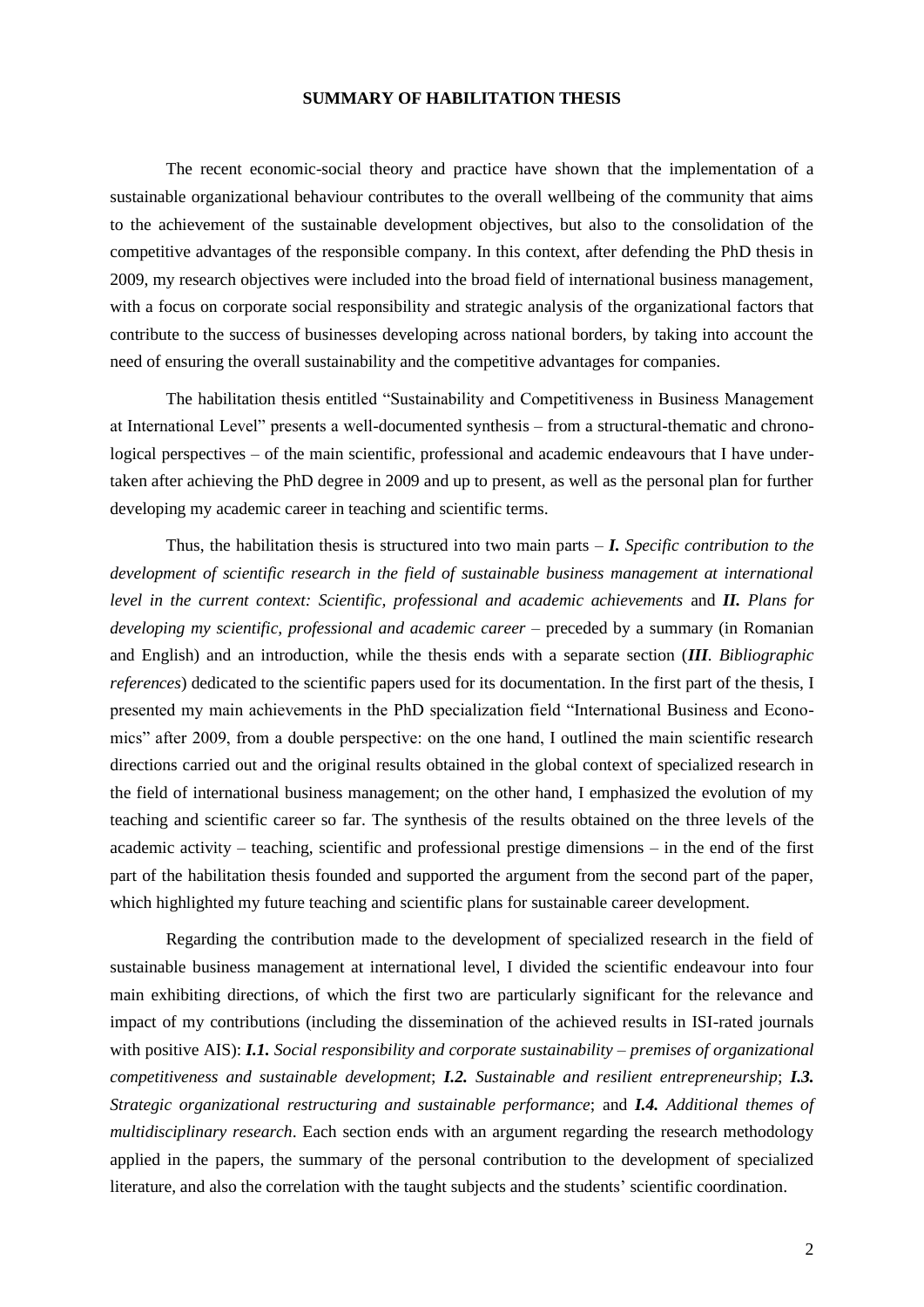The above structure was based on the reason of grouping my scientific works according to my research interests and the solutions proposed in the literature in order to overcome the negative effects of the financial crisis. After the economic crisis, a series of transformations appeared at national and organizational level, which required economic and social solutions aimed at mitigating the negative impact and leading to increased competitiveness. Some of the 'sustainable' measures had stated the strengthening of general welfare of the society and improvement of living conditions (main request), development of public-private partnerships, organizational restructuring, support for entrepreneurship development and new knowledge creation, positive engagement of the stakeholders, and promotion of corporate social responsibility (CSR) in all areas, especially in those with high potential to contribute to economic growth and to create new long-term jobs. Thus, the investigated research period (2009- 2019) corresponds to the years following the financial crisis, therefore ensuring sustainability and competitiveness in business management in this context has become a topic of vital interest. In the habilitation thesis, I chose to focus on three issues of the above, in view of my deep-rooted research interests: CSR (top priority), entrepreneurship, and organizational restructuring.

In Chapter *I.1. Social responsibility and corporate sustainability – premises of organizational competitiveness and sustainable development*, I highlighted my main scientific contributions regarding: the role of CSR in achieving the sustainable development objectives, the evolution and implementation of CSR in the EU in post-crisis period, the models and patterns of reporting and assessing corporate sustainability at European level, the contribution of corporate sustainability to increasing organizational competitiveness, and the analytical-empirical exemplification of corporate involvement in different EU social fields. The implementation of a sustainable organizational behaviour (CSR) is a win-win strategy, whereby companies actively contribute to local or national sustainable growth, but they simultaneously become more competitive, especially by attracting the positive involvement of all stakeholders. From a theoretical and empirical perspective, I confirmed the two-way relationship between CSR and corporate financial performance. Nowadays, the shift from the more general notion of CSR to the use of specific ESG (ecological, social and corporate governance) criteria, which are easier to assess in an international investment environment focused on risk mitigation, is becoming increasingly significant. Moreover, the investigations that I carried out at European level revealed that the current corporate sustainability (ESG) for the listed companies is mature, strategic and integrated in their basic operational activities. Thus, although with proven competitive potential, CSR/ESG should not be considered a generally suitable panacea but must be strategically correlated with the company's financial resources. The organizational sustainability and competitiveness are determining each other through the available resources.

Chapter *I.2. Sustainable and resilient entrepreneurship* reflected my contributions related to: the assessment of the entrepreneurial character in the EU, the development of resilient agritourism entrepreneurship in Romania, and the role of start-ups in achieving the sustainable development objectives. In order to contribute to local sustainable growth and to provide a viable alternative to the options offered by large companies, especially during the crisis and post-crisis periods, the entrepreneurship fundamentally depends on various (economic-administrative, social, educational and cultural) conditions in the external environment, which support each other, but cannot be substituted. In addition to a comprehensive analysis of how entrepreneurial initiatives should be supported at